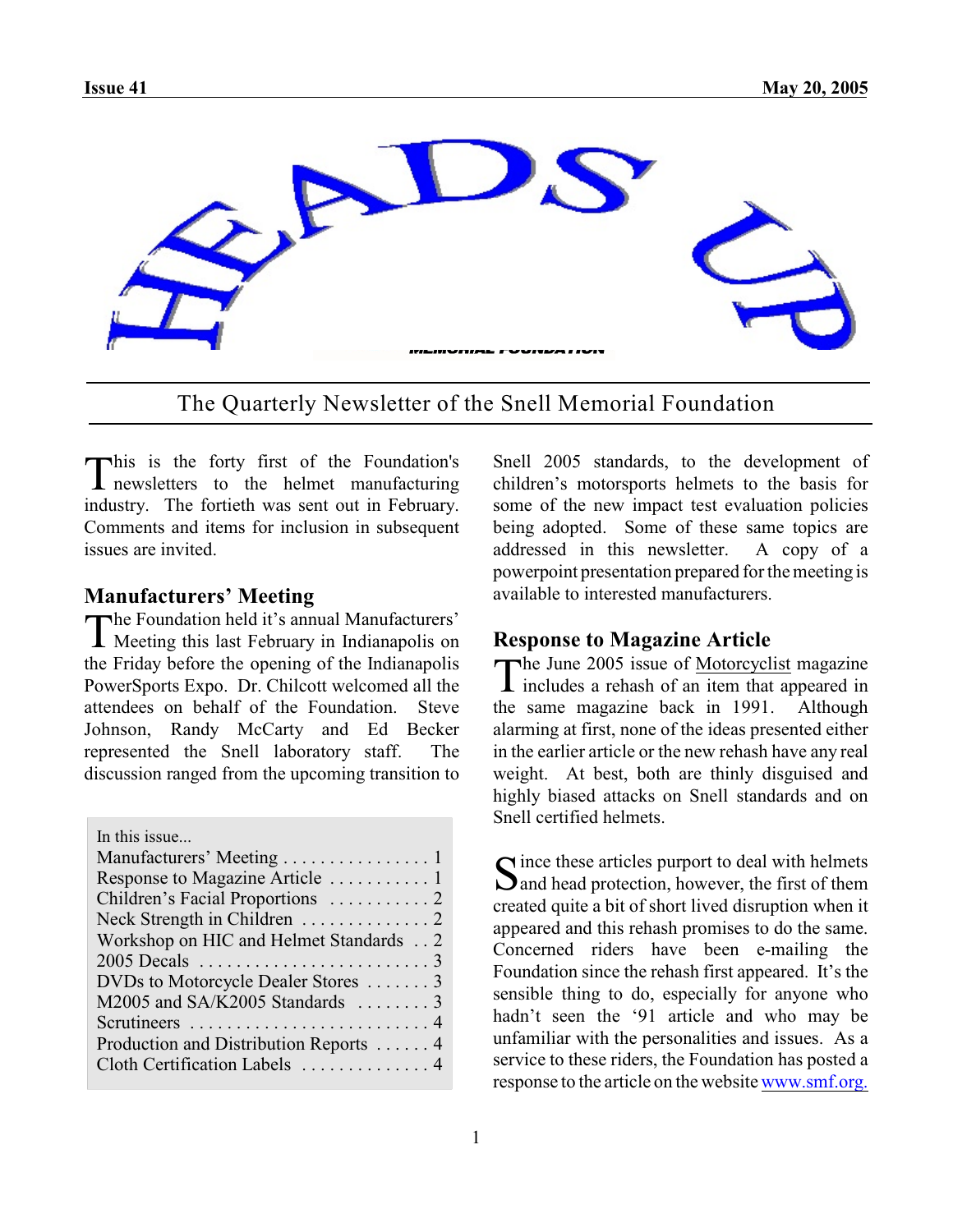I urge everyone who's seen this newest item to read through the response and, if they find it persuasive, to pass it along to their friends.

## **Children's Facial Proportions**

Anthrotech, formerly the Anthropometry<br>Research Project of Yellow Springs, Ohio, has nthrotech, formerly the Anthropometry just completed a study of children's facial anthropometry. This same organization researched children's head sizes and published results in 1997. In this recent effort, they re-analyzed the three dimensional scans of children's heads collected for the earlier study and located specific anatomic landmarks. Their subsequent analysis tracks facial development throughout childhood and should prove invaluable in the design and development of children's full face headgear and in children's helmet retention systems.

The first study was authored by Dr. Bruce<br>Bradtmiller and the more recent study by Dr. **I** Bradtmiller and the more recent study by Dr. Martin Friess. The Foundation was pleased to fund both studies and is grateful to Dr. Bradtmiller and Dr. Friess for these valuable contributions to helmetry. This latest study will be printed and distributed to interested parties soon and will be made available for download on the Foundation's website.

#### **Neck Strength in Children**

The Foundation is also funding an investigation<br>of neck muscle strength in children. Dr. Randal **The Foundation is also funding an investigation** Ching at the University of Washington will measure forces children of various ages can exert volitionally using their neck musculature and attempt to draw useful inferences about children's capacity to wear and manage heavier motorsports helmets. This effort will continue through 2005 but, it is hoped, the results of this study will be written up and ready for distribution before next spring.

# **Workshop on HIC and Helmet Standards**

 $\sum_{n=1}^{\infty}$  May 6<sup>th</sup>, 2005 Snell sponsored a Workshop on Criteria for Head Injury and Helmet on Criteria for Head Injury and Helmet Standards in Milwaukee, Wisconsin. The workshop was hosted by the Department of Neurosurgery of the Medical College of Wisconsin. More than twenty respected experts in medicine, biomechanics, and helmet standards development participated in the workshop. The purpose of the workshop was to address the scientific and experimental basis of the Head Injury Criteria (HIC) and to investigate various applications of the Criterion to different test standards.

Dr. Daniel Thomas, Vice President of the Snell<br>Board of Directors made opening remarks at r. Daniel Thomas, Vice President of the Snell the beginning of the workshop. Edward Becker led the morning session with a presentation comparing the test results of paired helmets which had identical design configuration by the same manufacturer but made to meet different standards by Snell and EC. He demonstrated that the EC helmets routinely failed the peak G impact test criterion in the Snell standard while some models of Snell certified helmets failed to meet the HIC requirement in the EC standard. Dr. Thomas Gennarelli, Professor and Chair of the Dept. of Neurosurgery at the Medical College of Wisconsin, welcomed the participants as the local host and made his presentation on traumatic brain injury from the perspective of clinic medicine. Other presenters include Mr. Andrew Mellor from FIA, Professor Yoganandan from Medical College of Wisconsin, and Dr. James Newman with Newman Biomechanical Engineering Consulting, Inc. Mr. Mellor introduced the new FIA Super Helmet Standard and the justification for the increased impact severity in the new FIA standard based on injury data from race accidents and studies done in Europe and Britain. Prof. Yoganandan's presentation illustrated a brief history of helmets and a historical review of the evolution of HIC based on basic research at Wayne State University on human brain injury tolerance. Dr. Newman's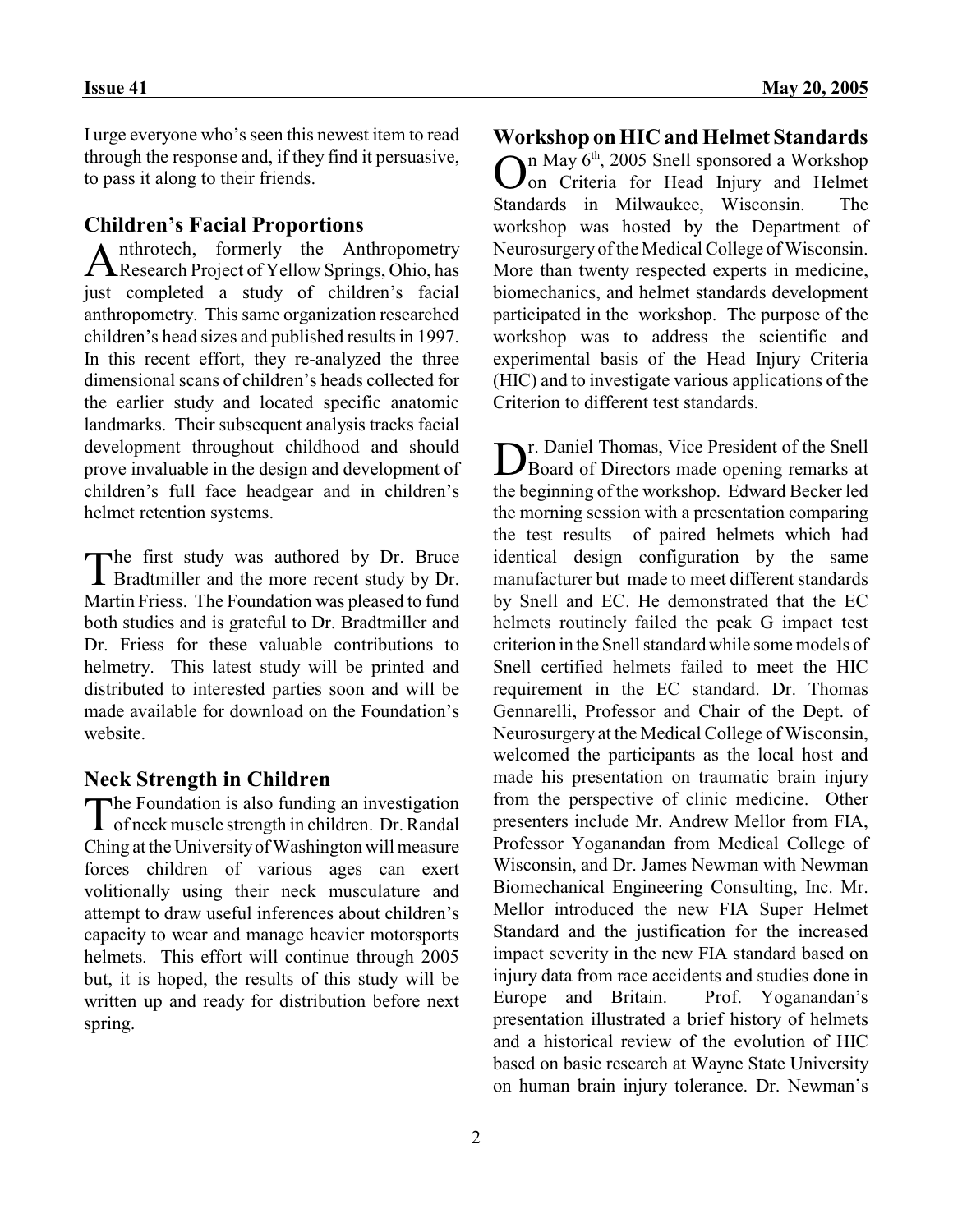presentation on HIC gave a detailed illustration of the evolution of its computational formula and its relation to the GADD Index as well as various applications of the HIC to different helmet test standards. In the afternoon, a lively discussion among all participants came to a consensus that HIC is irrelevant in helmet testing but some kind of time duration criterion would be more applicable.

**A** summary of the workshop is being drafted. summary of the workshop is being drafted. be available later in the Summer.

#### **2005 Decals**

The new SA2005, SA2005 and K2005 decals<br>will appear similar to the M2000, SA2000 and will appear similar to the M2000, SA2000 and K98 versions. Over the past few years however, we have had an increase in the number of reports of decal white outs, where all of the color printing disappears from the decal. We have located a number of cleaners that we can attribute this phenomenon too, and it is likely other substances can cause this effect. All of the new decals will incorporate an improved laminating process to help alleviate this problem. Of course helmet users must also be reminded that the use of certain chemicals can adversely affect the helmets liner, and ultimately its performance as well as the labeling.

 $M^e$  have been asked to design and make available a two-part decal to help in the tracking of Snell certified helmets in inventories. We have come up with a two-part decal that would be distributed on the same roll system as the current decals do. The secondary decal is 1"x 3/4", and is equipped with a bar-code identical to the serial number of the adjoining certification decal to be placed in the helmet. The secondary decal can be used on packaging, or for reporting purposes. We are also investigating the practicality of incorporating a bar-code onto the certification label as well. These items will not be required and the standard single part decals will remain available.

#### **DVDs to Motorcycle Dealer Stores**

Since January 2005 we have been distributing<br>Since DVDs on how to buy a motorcycle helmets  $\sum$  free DVDs on how to buy a motorcycle helmets



through motorcycle dealer stores. So far over 8,000 DVDs have been sent to over 600 dealer shops that have requested them. Each store also received a free DVD display holder designed to stand on a counter or a shelf. A number of stores have already called for refills. We are asking for tax deductible donations to the Snell Safety Education Center to reduce the burden of the cost for those free educational materials.

# **M2005 & SA/K2005 Standards**

A dvance testing to M2005 and SA/K-2005<br>Standards has been proceeding. Quite a few dvance testing to M2005 and SA/K-2005 models have already met Snell 2005 certification test requirements. Until the 2005 standards take effect, many of these models will be distributed and sold with M2000, SA2000 or K-98 certification labels.

M<sup>2005</sup>, SA2005 and K2005 labeled helmets<br>will not be made available to the public until 2005, SA2005 and K2005 labeled helmets October, 2005. However, this is not necessarily a reason to delay helmet purchases. The Snell 2005 standards represent only an increment of